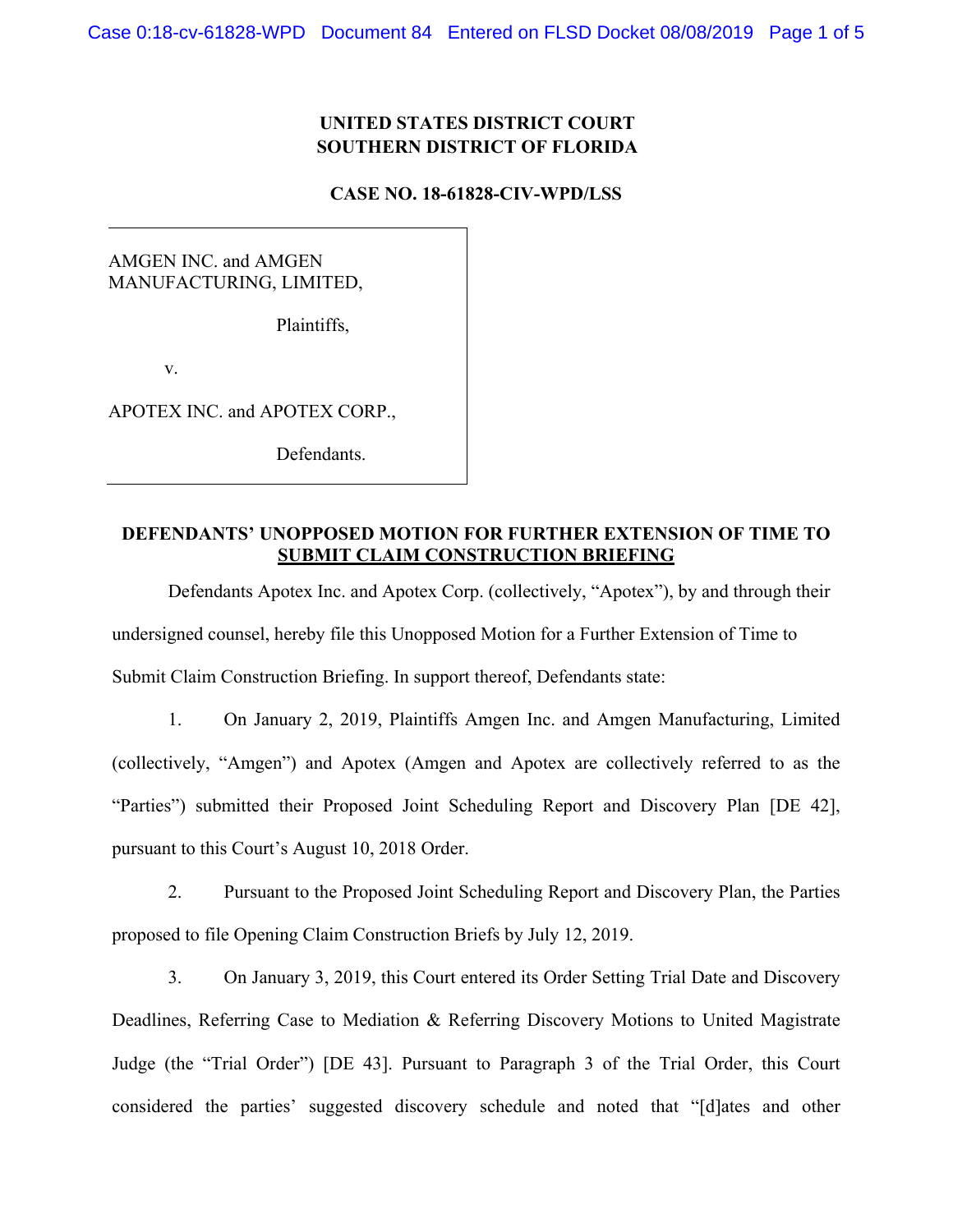agreements between the parties not otherwise addressed herein shall be considered part of this Order."

4. On July 11, 2019, Defendants filed an Unopposed Motion for Extension of Time to Submit Claim Construction Briefing. Defendants requested that the Court extend the deadline for filing the Opening Claim Construction Briefs by two (2) weeks, making that deadline July 26, 2019. Defendants further requested that the Court permit two (2) week extensions of the deadlines for filing Responsive Claim Construction Briefs, making the new deadline August 16, 2019, the completion of claim construction expert discovery, making the new deadline August 30, 2019, and filing Reply Claim Construction Briefs, making the new deadline September 6, 2019.

5. On July 12, 2019, the Court granted Defendants' Unopposed Motion for Extension of Time to Submit Claim Construction Briefing.

6. On July 24, 2019, Defendants filed an Unopposed Motion for Extension of Time to Submit Claim Construction Briefing. Defendants requested that the Court extend the deadline for filing the Opening Claim Construction Briefs by two (2) weeks, making that deadline August 9, 2019. Defendants further requested that the Court permit two (2) week extensions of the deadlines for filing Responsive Claim Construction Briefs, making the new deadline August 30, 2019, the completion of claim construction expert discovery, making the new deadline September 13, 2019, and filing Reply Claim Construction Briefs, making the new deadline September 20, 2019.

7. On July 26, 2019, the Court granted Defendants' Unopposed Motion for Extension of Time to Submit Claim Construction Briefing.

8. The Parties are currently working on a Stipulation and Unopposed Motion for

2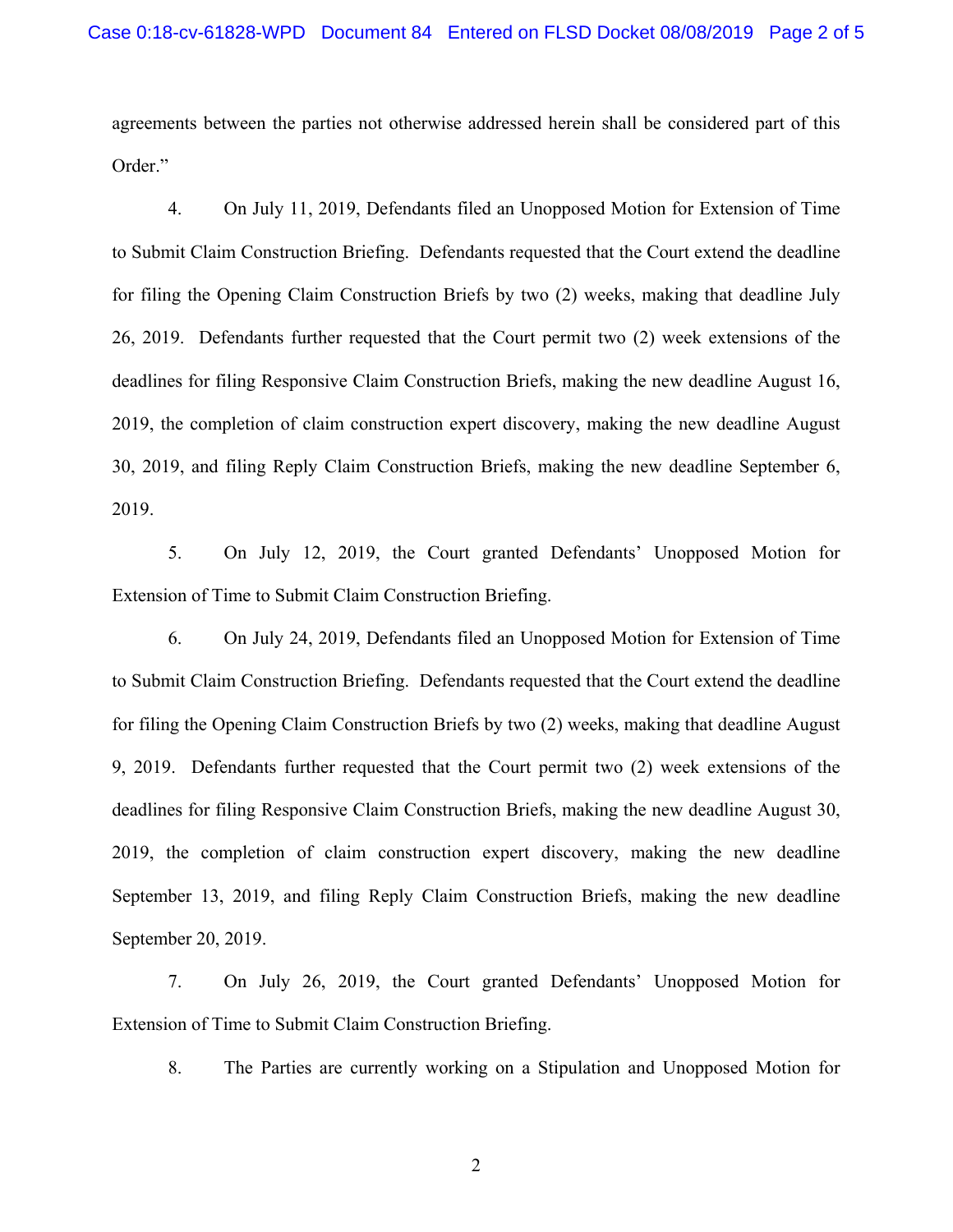Substitution of Parties to substitute a new party/entity in place of Apotex in this action. The Parties and their counsel have been diligently working on the transition of this action and related filings, and as a result of same, Apotex requests a brief further extension.

9. In view of the contemplated Stipulation and Unopposed Motion for Substitution of Parties, and subject to the Court's approval, Defendants request that the Court further extend the deadline for filing the Opening Claim Construction Briefs by an additional two (2) weeks, making that deadline August 23, 2019. As a result of that accommodation to the schedule, subject to the Court's approval, Defendants respectfully request that the Court permit two (2) week extensions of the deadlines for filing Responsive Claim Construction Briefs, making the new deadline September 13, 2019, the completion of claim construction expert discovery, making the new deadline September 27, 2019, and filing Reply Claim Construction Briefs, making the new deadline October 4, 2019.

10. Counsel for Apotex has conferred with counsel for Amgen, who advised that Amgen has no opposition to the requested extension.

11. The brief extension is requested in good faith, not for the purposes of delay and will not affect the other dates in the case schedule.

WHEREFORE, Defendants respectfully request that the Court grant the relief requested herein and extend the claim construction deadlines as outlined above.

### **LOCAL RULE 7.1 CERTIFICATION**

On August 8, 2019, counsel for Apotex conferred with counsel for Amgen regarding the relief sought in this motion. Amgen does not oppose the relief sought in this motion.

Respectfully submitted,

By: */s/ Simeon D. Brier* 

3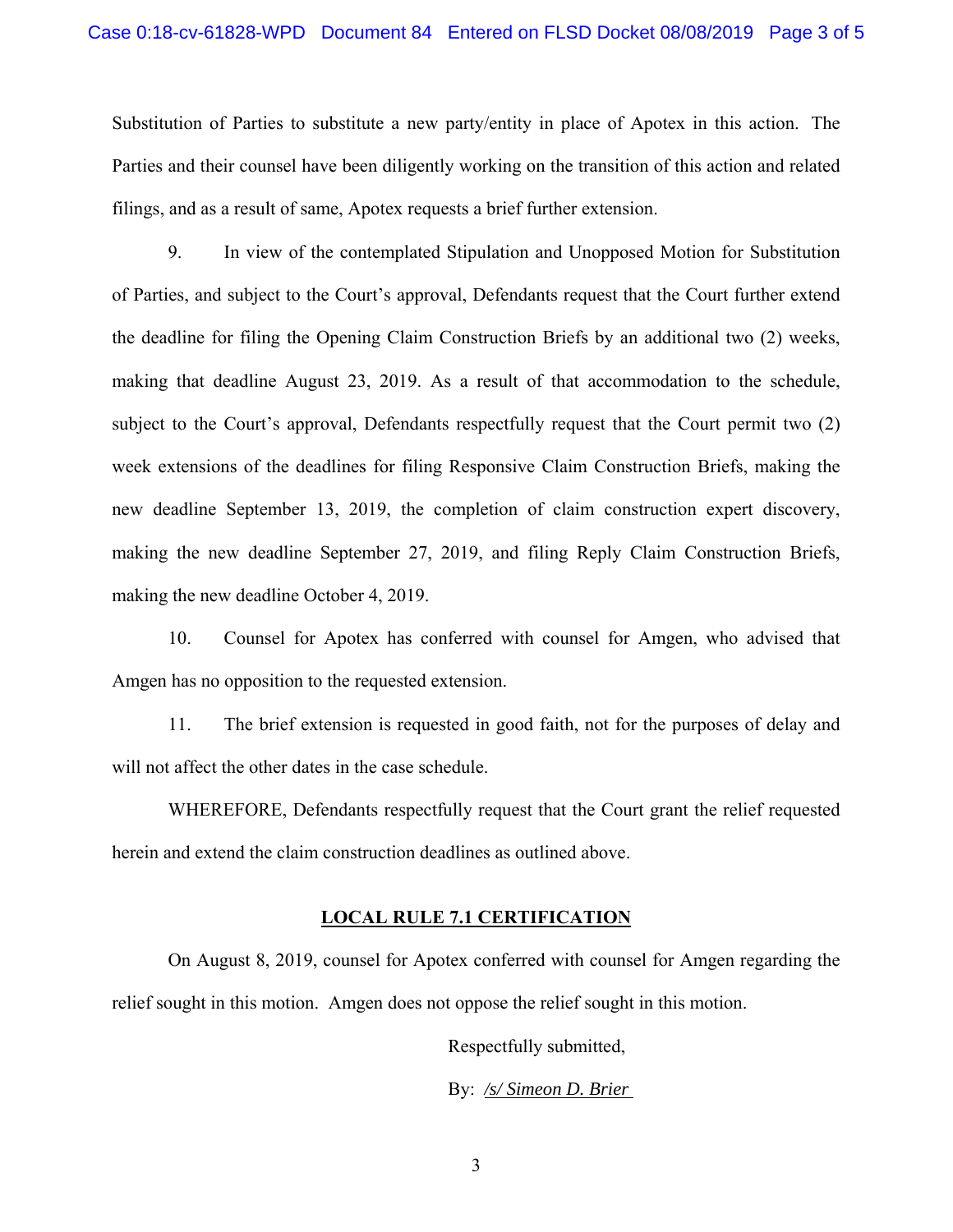Simeon D. Brier (Florida Bar No. 525782) Matthew B. Criscuolo (Florida Bar No. 58441) **COZEN O'CONNOR**  One North Clematis Street Suite 510 West Palm Beach, FL 33401 Telephone: 561-515-5250 Email: sbrier@cozen.com mcriscuolo@cozen.com *and* 

Admitted *Pro Hac Vice*

Kerry B. McTigue Barry P. Golob W. Blake Coblentz Aaron S. Lukas **COZEN O'CONNOR**  1200 Nineteenth Street NW Washington, DC 20036 Telephone: 202-912-4800 Email: kmctigue@cozen.com bgolob@cozen.com wcoblentz@cozen.com alukas@cozen.com

*and* 

Keri L. Schaubert **COZEN O'CONNOR**  277 Park Avenue New York NY 10172 Telephone: 212-883-4900

*Attorneys for Defendants Apotex Inc. and Apotex Corp.*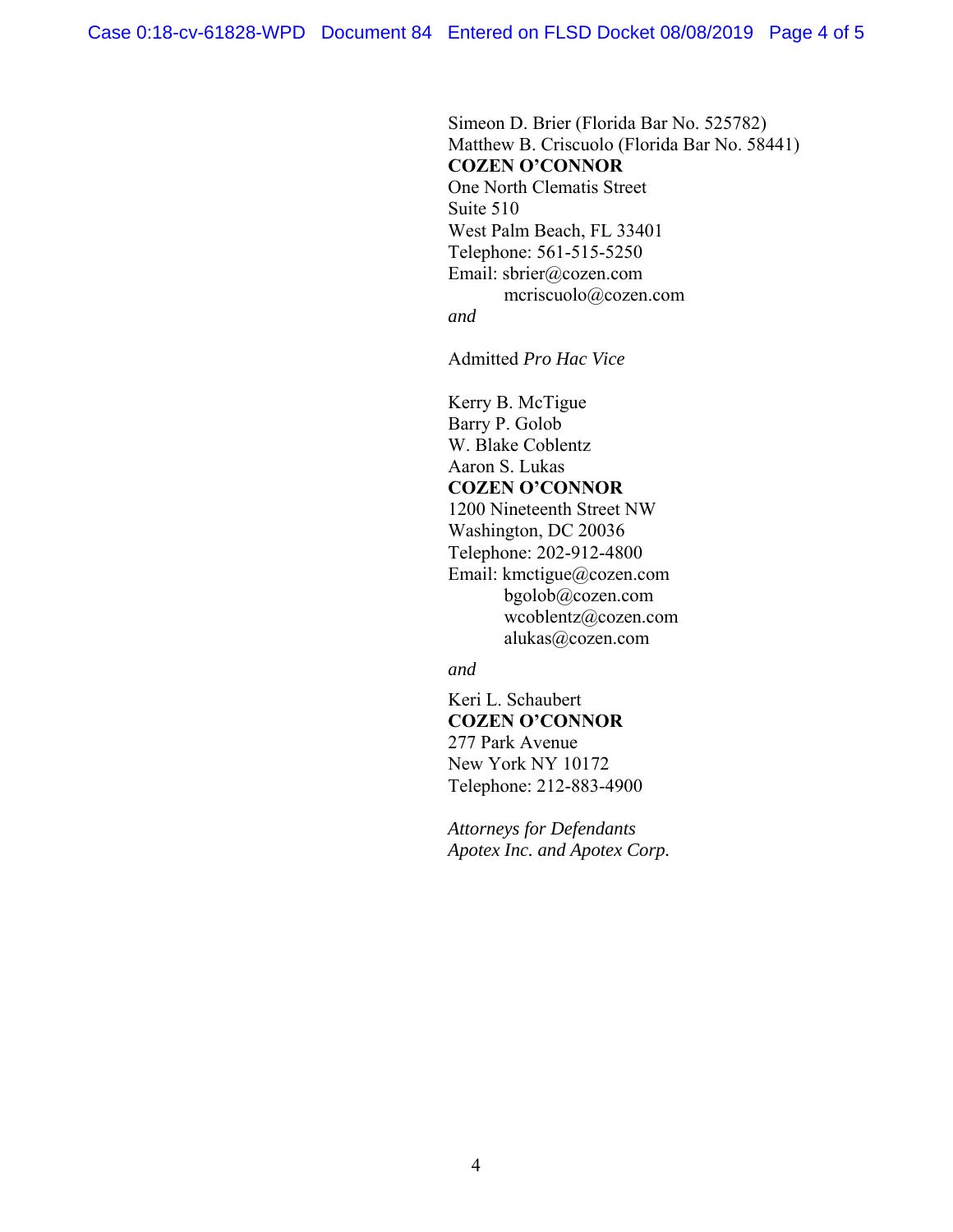# **CERTIFICATE OF SERVICE**

I HEREBY CERTIFY that on August 8, 2019, I electronically filed the foregoing with the Clerk of the Court by using the CM/ECF system which will send a notice of electronic filing to counsel and that a true and correct copy was served via electronic mail on all counsel of parties of record.

> */s/ Simeon D. Brier*  Simeon D. Brier